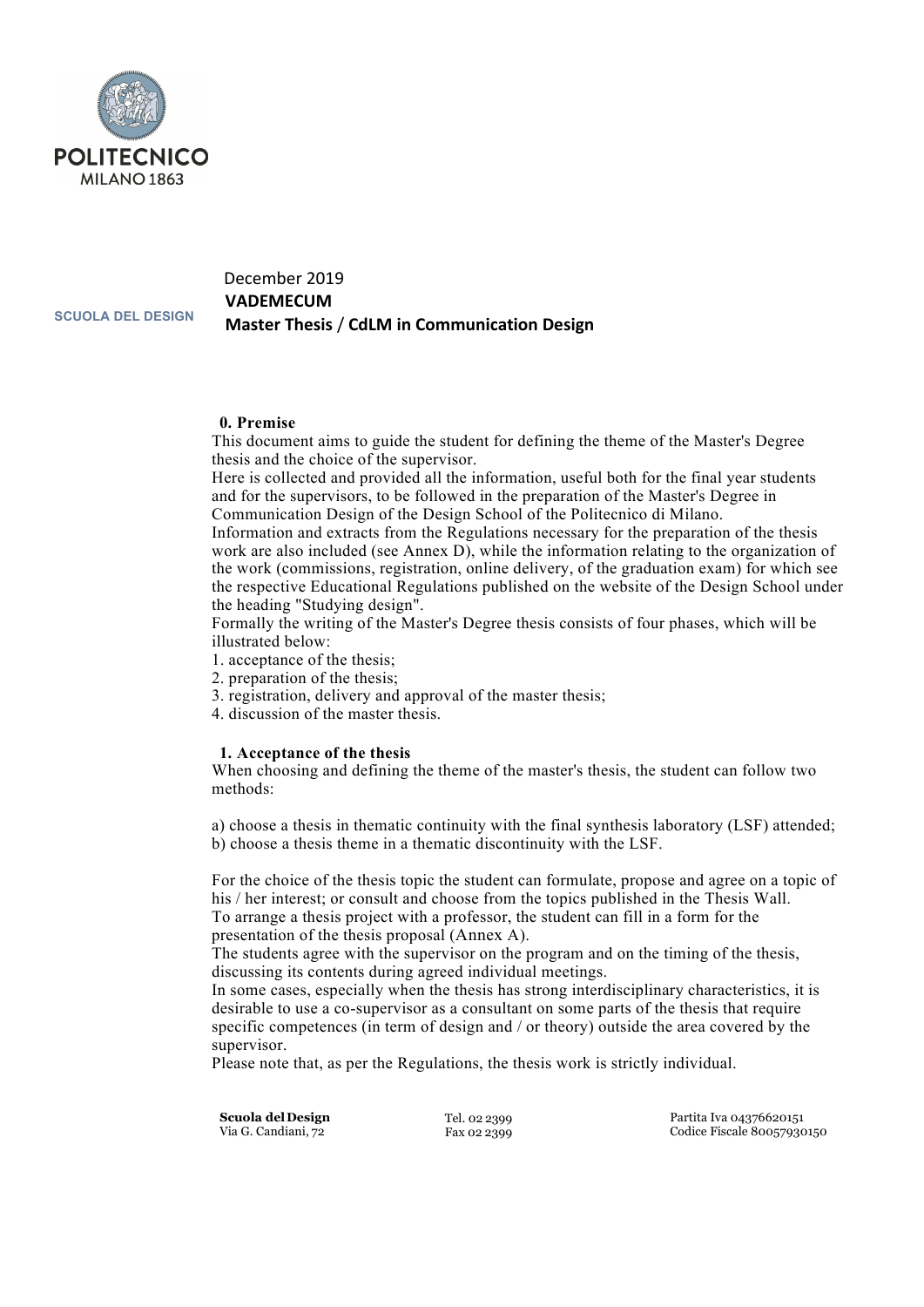

### **2. Writing the thesis**

The theses can be historical, theoretical-critical, with a final design output, research based, experimental, etc.

The student, with the consent of the supervisor, can opt for two different types of thesis:

- Research thesis (which leads to an increase of up to 8 points);
- Consolidation thesis (which leads to an increase up to 4 points).

To give a better understanding of how these two types of thesis differ, let us take the following example. If both theses are of a historical nature, the difference is as follows: (1) the research thesis will propose and explore in an original way, with scientific rigor, a little investigated theme bringing an increase of knowledge with respect to a specific area; (2) the consolidation thesis will instead develop a circumscribed work that focuses on consolidated topics, organizing a part of the already available knowledge.

### **3. Registration, delivery and approval of the master thesis**

Once enrolled in the graduation call agreed with the supervisor, the student must deposit the thesis, in PDF format, through the University online services. After the deposit, the supervisor has three possibilities:

a) approve the thesis (the approval is equivalent to the validation of the PET: Preparation of the thesis);

b) temporarily postpone the thesis if it presents some solvable problem (in this case the student still has a few days for a new and definitive deposit);

c) refuse the thesis if the thesis does not reach the expected level or if it presents problems that cannot be solved in a few days (the refusal involves the withdrawal from the graduation session by the student).

### **4. Discussion of the master thesis**

The final examination consists in the discussion of the thesis prepared by the student under the guidance of the supervisor. The thesis is discussed in one of the Operational Commissions (CO) of the Master Course in Communication Design.

During the discussion the "candidate" can use the digital, audio / video and paper tools necessary to effectively present the summary of the work performed "(see Regulations: https://www.normativa.polimi.it/).

As an indication, each graduating student has 10 minutes to present the final work in the case of a consolidation thesis and 20 minutes in the case of a research thesis. At the end of the exhibition, the teachers of the commission can ask the candidate to clarify or deepen questions.

### **5. Evaluation**

Research theses can have an evaluation from -1 to +8 increment points.

Consolidation theses can be evaluated from  $-1$  to  $+4$  increment points. In order to obtain an evaluation cum laude, the final mark formulated by the commission (weighted average and expressed in one hundred and ten plus the increment) must be, before rounding, equal to or greater than 111 (one hundred and eleven) hundred-decimal points. The evaluation cum laude is proposed by a member of the commission and is assigned only and exclusively if all the members agree.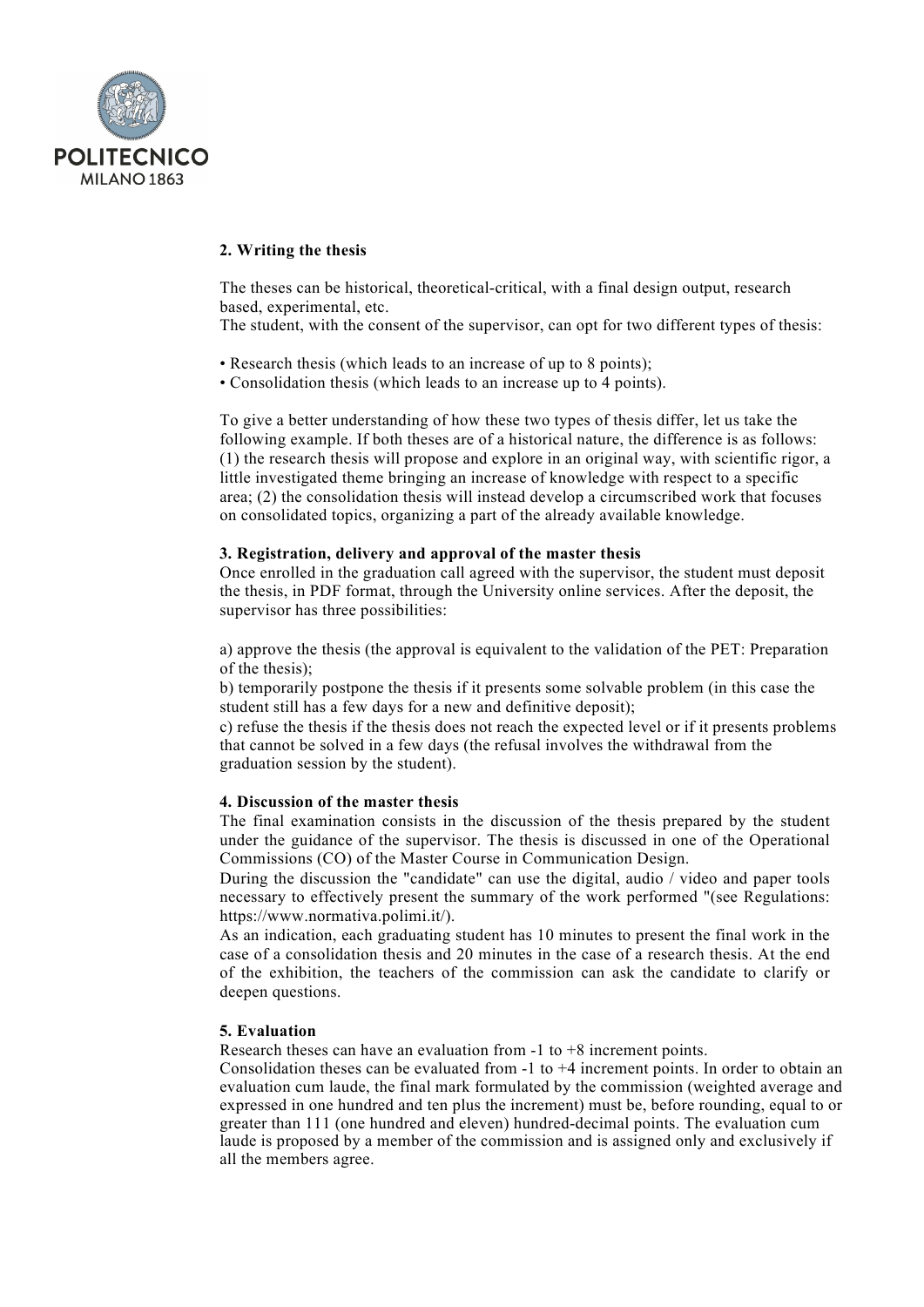

### **6. Valorization**

Some theses, due to the interest obtained and their relevance to the various research topics of the degree course, will be reported in the specific sections of the website of the master course www.designdellacomunicazione.polimi.it.

### FOR MORE INFORMATION

Deposit and thesis assistance (see the Archival and Librarian System page dedicated to the thesis: http://www.biblio.polimi.it/risorse/deposito-‐and-assistenza/)

### **7. Information for students**

Students will be provided with all the necessary information on the timing, on the necessary bureaucratic steps, and on any other modality concerning the preparation and presentation of the Master's thesis. The opportunities to provide these indications are:

a) a communication in the initial phase of the synthesis laboratory; b) an explanatory text available on the CdL website;

In this general information the difference between research thesis and consolidation thesis will be reiterated and indications given on the opportunity of choosing between the two modalities.

### **8. Editing**

La The textual part of a research thesis, excluding therefore the images and the other graphic support, must be equivalent to a minimum 100 sheets of A4 format, equal to at least 180,000 characters (including spaces). About 50 sheets of A4 are required for the consolidation thesis.

For the writing of the thesis the students refer to the Pdf document (see the Pdf Annex C - Editorial regulations.pdf>) with some minimum editorial rules, which they must follow with care and attention. These rules (taken from the major manuals available) will not in any case be in contradiction with those provided by the Archival and Library System and by other provisions of the School.

For a better overview of editorial work, and for possible consultation, the most important editorial indications concern:

• *how to cite*: illustration of direct quotations through the use of quotation marks and bibliographic reference techniques, according to the author-date system, possibly with the help of explanatory notes;

• *how to paraphrase*: illustration of indirect citations through the synthesis of one or more passages of an author, but with the appropriate references, to corroborate a determined thesis or argument;

• *how to compose the bibliography and sitography*: instructions on how to adopt a bibliographic and citational style that includes all the bibliographic data and that is consistent throughout the thesis, choosing from those indicated by the Archival and Librarian System, in particular APA Style and Chicago Style (Annex C);

• *how to number the different partitions of the thesis*: parts, chapters, paragraphs and subparagraphs;

• *how to compose and number captions (and all other paratextual elements):* current titles, footnotes, tables and diagrams, etc.;

• *use of italics and small caps* (and, if necessary, of bold, but avoiding the underlined unless this falls within the choices of graphic design);

• *use of punctuation* (summary scheme with essential rules, online tutorial suggestions).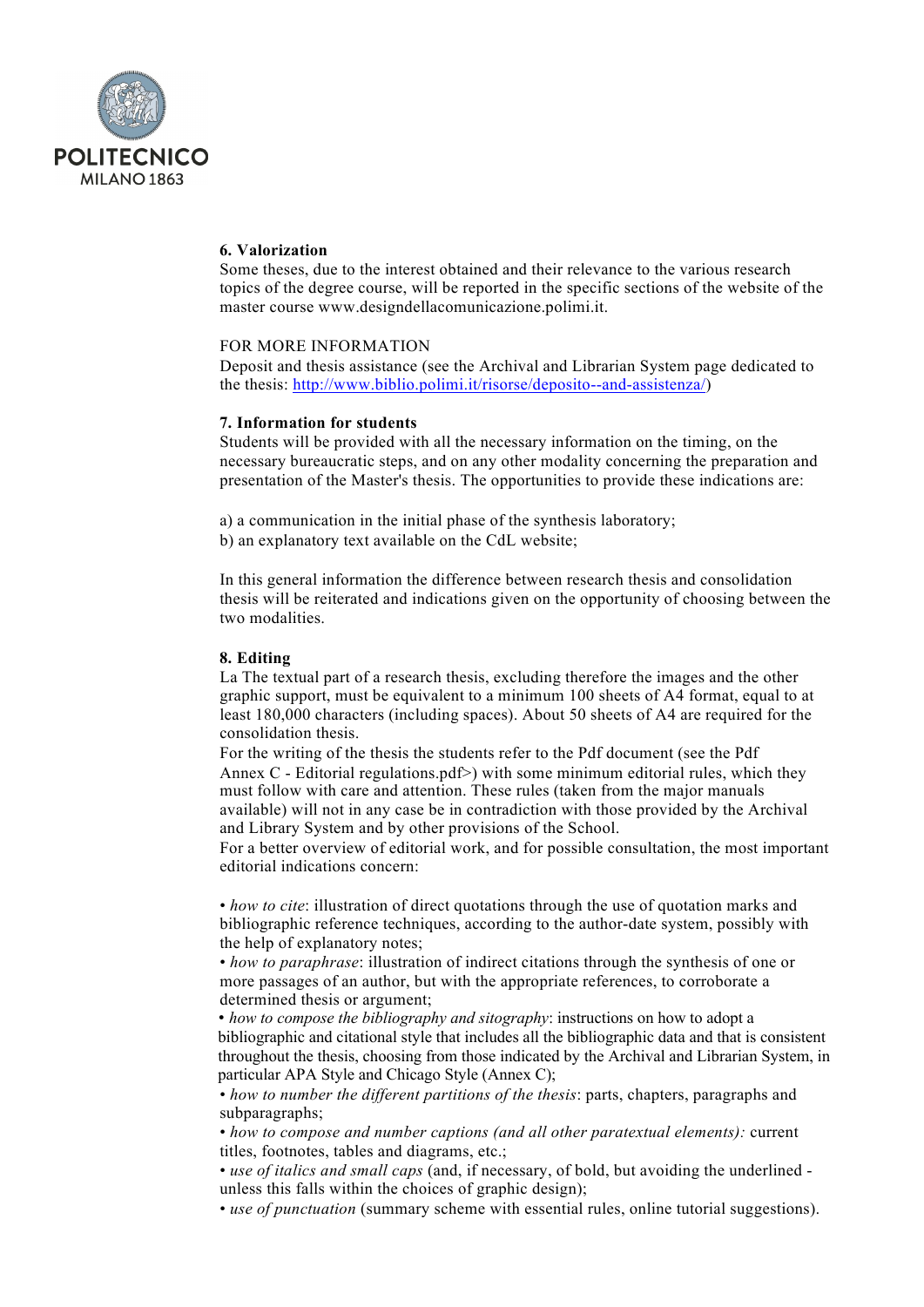

TO CONSULT THE UNIVERSITY REGULATIONS http://www.biblio.polimi.it), in particolare: http://www.biblio.polimi.it/corsi-e-tutorials/citazioni-e-diritto-dautore/ http://www.biblio.polimi.it/corsi-e-tutorials/gestione-bibliografie/

### **9. Formal structure**

In accordance with the usual book composition, the thesis must follow a standard succession of the first pages (half title page, title page, colophon, index, etc.) and of the last (where the index of the figures, the bibliography, the possible ones will be placed). indexes of names, any glossary, etc.).

Students will be provided with minimum information on the rules for composing the book (especially useful for students who have not attended the three-year course in Communication Design).

These indications will aim to allow a quick but detailed vision of the book's editorial organization. In fact, they will mainly concern the way in which the following parts must be prepared:

- *index or summary*: it must make clear the partition of the thesis: Parties (if there are), Chapters, Paragraphs, Subparagraphs, etc.;
- *abstract* (in Italian and in English): it will have to be understood in particular both the research question and the end to which it aims: from what moves the research, what tools and methods have been used, the results obtained and how these are interpreted and judged;
- *introduction*: unlike the abstract, it must go into more detail in the different parts of the thesis, thus showing the argumentative path and its various steps, with an anticipation of the conclusions;
- *index of the figures*: to be drawn up according to what indicated by the Archival and Librarian System;
- *cover*: contains the editorial information in the first and fourth cover, any implications, etc.

### **10. Argumentative structure (for research theses)**

It is recommended that the thesis is developed starting from the form presented to the professor (see Annex A). This can then be gradually reorganized starting from an argumentative path that includes (not necessarily in the order shown here):

- the declaration of the thematic field of research;
- the formulation of the problem from which the research starts;
- the consequent formulation of the research question;
- the statement of the assumption or main topic of the thesis;
- the development of the various supporting arguments reported (including, for example, case studies, but not only);
- the refutation or discussion of any adverse arguments (if any);
- exposure of research results and proposed design innovation;
- the presentation of the contributions that the research addressed brings to the culture of the project and the design of the communication.

### **11. Argumentative structure (for consolidation theses)**

The consolidation theses, if appropriate, can follow the arguments presented in point 10. However, since this type of thesis aims at "an application-design objective and  $\overline{\ }$  or systematization and organization of documentary or bibliographic contents", it is sufficient that the consolidation thesis presents a clear and coherently structured presentation, providing as completely as possible all the reasons for the design choices or the documentary data relating to the chosen topic.